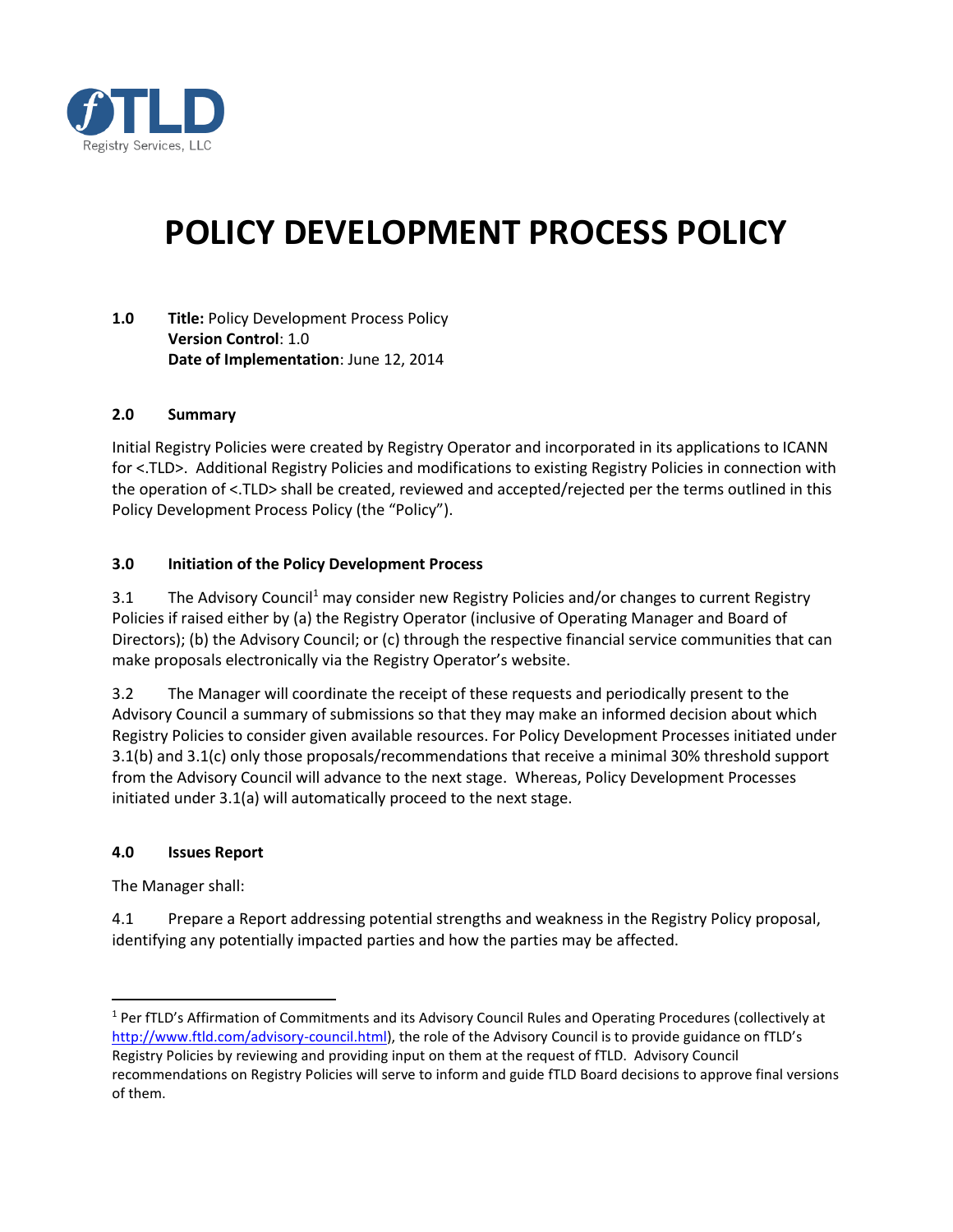4.2 Make a posting on the Advisory Council's section of Registry Operator's website informing the respective financial services communities of the initiation of this Report and providing a means for public comment regarding the proposed Registry Policy.

4.3 Consult with appropriate subject-matter experts in the preparation of the Report; and

4.4 Endeavor to prepare the Report within 60 days of the initiation of the Policy Development Process.

# **5.0 Implementation**

5.1 Following the publication of the Report, the Advisory Council will provide timely and appropriate guidance. Any Registry Policy recommendation to the Registry Operator under 3.1(b) or 3.1(c) must be done by a Consensus of the Advisory Council.

5.2 The Manager shall prepare a report summarizing the actions of the Advisory Council and forward it to the Registry Operator's Board of Directors for consideration as soon as reasonably possible. The Manager shall also promptly notify the Advisory Council of any actions by the Registry Operator's Board of Directors for the Registry Policy recommendation.

5.3 If the Registry Policy recommendation is approved by the Registry Operator's Board of Directors, the Manager shall be required to prepare the necessary documentation and commence implementation of the Registry Policy recommendation in a timely fashion.

# **6.0 Superseding Policy Considerations**

Registry Operator endeavors to work in conjunction with the Advisory Council to develop Registry Policies for the operation of <.TLD> per the terms of Registry Operator's Affirmation of Commitments. However, Registry Operator has certain contractual obligations to ICANN and corporate fiduciary obligations that shall supersede the aforementioned and provisions set forth below in this Policy.

# 6.1 ICANN Consensus Policies and Temporary Policies

Registry Operator is contractually obligated to comply with and implement all Consensus Policies and Temporary Policies found at [http://www.icann.org/general/consensus-policies.htm,](http://www.icann.org/general/consensus-policies.htm) as of the Effective Date of the Registry Agreement and as may in the future be developed and adopted in accordance with ICANN's Bylaws, provided such future Consensus Polices and Temporary Policies are adopted in accordance with and relate to those topics and subject to those limitations set forth in Specification 1 of the Registry Agreement.

# 6.2 Registry Operator Emergency Policies

Registry Operator reserves the right to immediately implement an Emergency Policy, in its sole discretion, to; (1) protect the integrity and stability of the registry; (2) comply with any applicable laws, government rules or requirements, requests of law enforcement, in compliance with any dispute resolution process; (3) avoid any liability, civil or criminal, on the part of Registry Operator, as well as its affiliates, subsidiaries, officers, directors, employees and members; or (4) correct mistakes made by Registry Operator (including third-party vendors) or any Registrar in connection with a domain name registration.